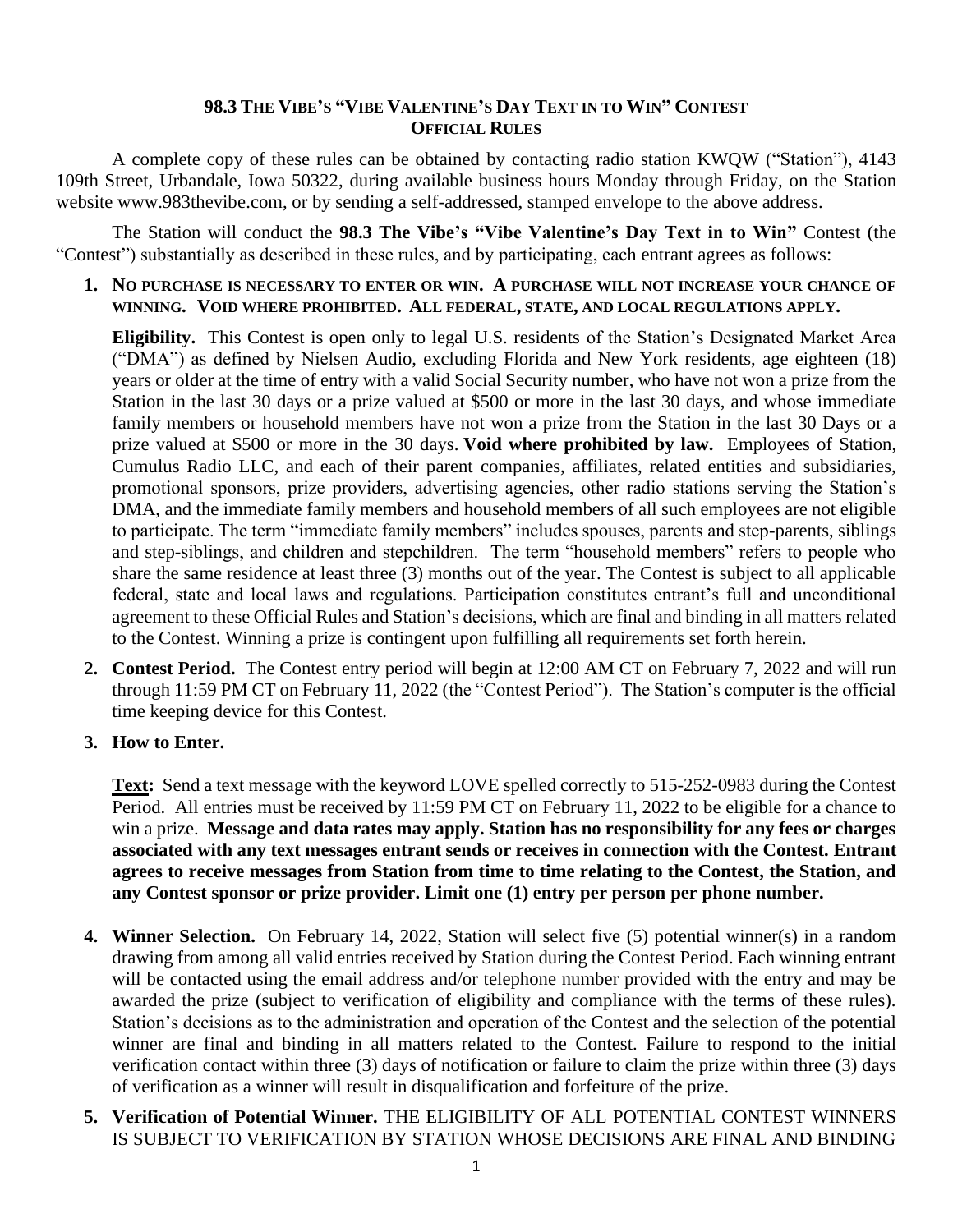IN ALL MATTERS RELATED TO THE CONTEST. The potential winner must continue to comply with all terms and conditions of these Official Rules, and winning is contingent upon fulfilling all requirements. The potential winner may be notified by email and/or telephone call after the date of random drawing and/or winner determination. The potential winner will be required to sign and return to Station, within three (3) days of the date notice is sent, an affidavit of eligibility and a liability/publicity release (except where prohibited) to claim the prize, if applicable. A winner who returns the affidavit of eligibility and liability/publicity release will be deemed to have accepted the contest prize and thereafter will not be permitted to rescind their acceptance of the prize and/or return the prize. If a potential winner cannot be contacted, fails to sign and return the affidavit of eligibility and/or the liability/publicity release within the required time period (if applicable), or if the prize or prize notification is returned as undeliverable, potential winner forfeits prize. In the event that the potential winner of a prize is disqualified for any reason, Station may award the applicable prize to an alternate winner by random drawing from among all remaining eligible entries. Unclaimed prizes may not be awarded.

**6. Prizes.** Five (5) prizes will be awarded in this Contest. Each winner will receive: One (1) \$25 pre-paid card and \$50 in Sweet Deals certificates to one of our Sweet Deal partner restaurants selected at random

The approximate retail value ("ARV") of each prize is Seventy Five Dollars (**\$75).** 

## **TOTAL ARV OF ALL CONTEST PRIZES IS: THREE HUNDRED SEVENTY FIVE DOLLARS (\$375).**

## **For entry to the prize event(s), each event attendee may be required to show valid proof of vaccination against the COVID-19 virus and/or valid proof of a negative test for the COVID-19 virus within 72 hours (or such other time as the event organizers require) prior to the event(s).**

Winner is responsible for all taxes associated with prize receipt and/or use. Odds of winning a prize depend on a number of factors including the number of eligible entries received during the Contest Period and listeners participating at any given time.

There is no substitution, transfer, or cash equivalent for prizes, except that the Station may, in its sole discretion and to the extent permitted by law, substitute prizes of comparable value or cash. The prizes are expressly limited to the item(s) listed above and do not include taxes, gratuities or any other expenses. Any tickets and/or gift certificates/cards awarded as part of a prize will be subject to the terms and conditions set forth by the issuer and are valid only on the date(s) printed on the tickets or gift certificates/cards. Other restrictions may apply.

If any prize or a portion of any prize is postponed, cancelled, or otherwise unavailable due to disease, epidemic, pandemic, quarantine, any acts of government and/or any reason that is beyond the control of Station or any Sponsor, then no substitution shall be provided. Station and any Sponsors make no representation or warranty about the safety of any prize. By accepting and using a prize, each winner acknowledges and assumes all risks of accepting and using the prize, and any other risks associated with the prize.

**7. Entry Conditions and Release.** By entering, each entrant agrees to: (a) comply with and be bound by these Official Rules and the decisions of the Station, which are binding and final in all matters relating to this Contest; (b) release and hold harmless Station, Sponsor, Cumulus Media New Holdings Inc., and each of their affiliated companies, participating sponsors, the prize suppliers and any other organizations responsible for sponsoring, fulfilling, administering, advertising or promoting the Contest, and each of their respective past and present officers, directors, employees, agents and representatives (collectively,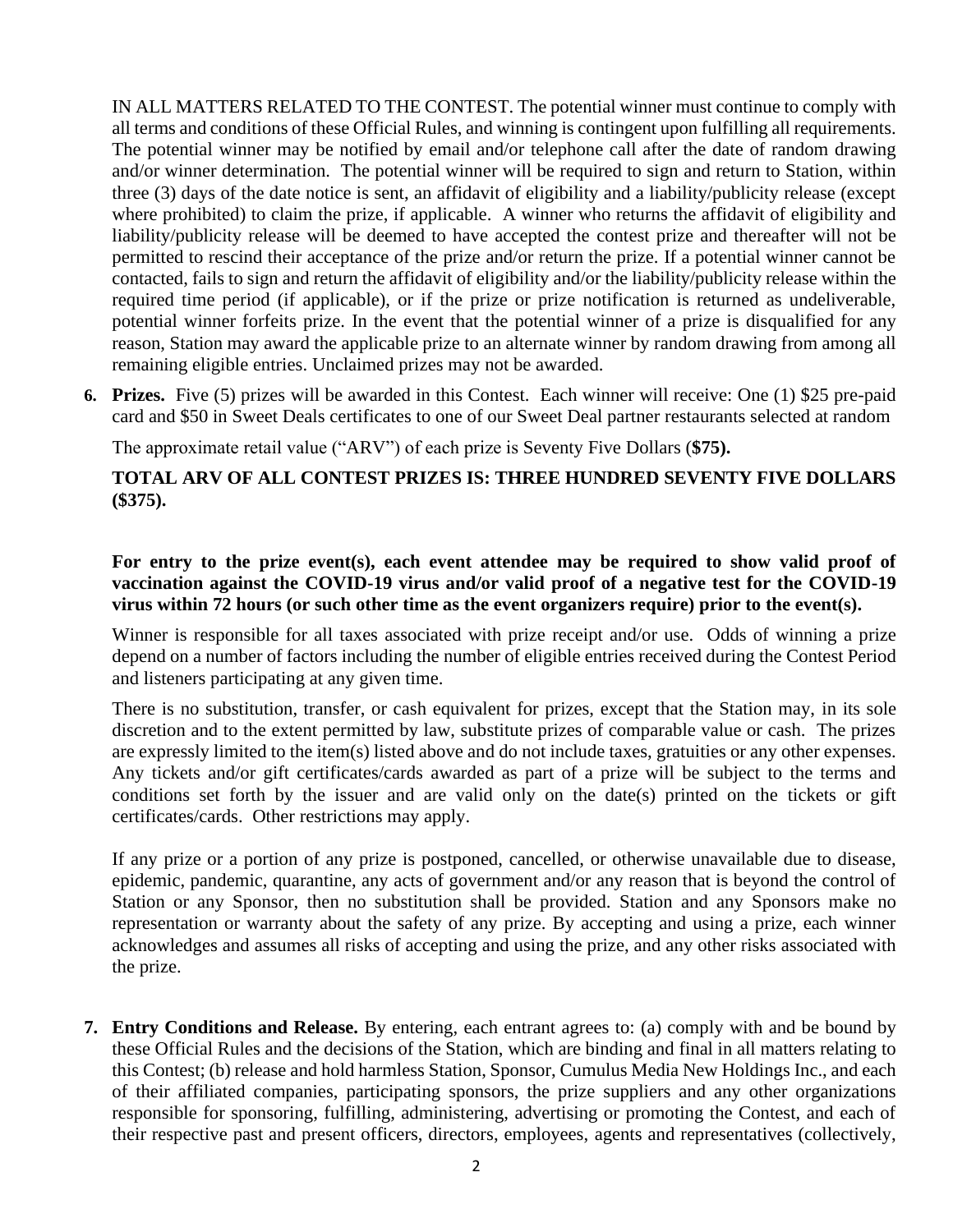the "Released Parties") from and against any and all claims, expenses, and liability, including but not limited to negligence and damages of any kind to persons and property, including but not limited to invasion of privacy (under appropriation, intrusion, public disclosure of private facts, false light in the public eye or other legal theory), defamation, slander, libel, violation of right of publicity, infringement of trademark, copyright or other intellectual property rights, property damage, or death or personal injury arising out of or relating to a entrant's entry, creation of an entry or submission of an entry, participation in the Contest, acceptance or use or misuse of prize (including any travel or activity related thereto) and/or the broadcast, exploitation or use of entry; and (c) indemnify, defend and hold harmless the Released Parties from and against any and all claims, expenses, and liabilities (including reasonable attorneys' fees) arising out of or relating to an entrant's participation in the Contest and/or entrant's acceptance, use, nonuse or misuse of the prize.

- **8. Publicity.** Participation in the Contest constitutes entrant's consent to use by the Station and its agent of entrant's name, likeness, photograph, voice, opinions, entry, and/or biographical information (including hometown and state) for promotional purposes in any media, worldwide, without further payment or consideration, unless otherwise prohibited by law.
- **9. Taxes.** All State, Local, Federal and/or other taxes, duties, tariffs, title fees, licensing fees, or other fees for prizes awarded become the sole responsibility of the winner. All those who win a prize or prizes valued \$600 or more in any given year will be issued an IRS Form 1099 to report their winnings.
- **10. General Conditions.** Station reserves the right to cancel, suspend and/or modify the Contest, or any part of it, if any fraud, technical failures or any other factor beyond Station's reasonable control impairs the integrity or proper functioning of the Contest, as determined by Station in its sole discretion. Station reserves the right in its sole discretion to disqualify any individual it finds to be tampering with the entry process or the operation of the Contest or to be acting in violation of these Official Rules or acting in an unsportsmanlike or disruptive manner. Any attempt by any person to deliberately undermine the legitimate operation of the Contest may be a violation of criminal and civil law, and, should such an attempt be made, Station reserves the right to seek damages from any such person to the fullest extent permitted by law. Station's failure to enforce any term of these Official Rules shall not constitute a waiver of that provision.
- **11. Limitations of Liability.** The Released Parties are not responsible for: (a) any incorrect or inaccurate information, whether caused by Station, Sponsor, entrants, printing errors or by any of the equipment or programming associated with or utilized in the Contest; (b) technical failures of any kind, including but not limited to malfunctions, interruptions, or disconnections in phone lines or network hardware or software; (c) unauthorized human intervention in any part of the entry process or the Contest; (d) technical or human error that may occur in the administration of the Contest or the processing of entries; or (e) any injury or damage to persons or property that may be caused, directly or indirectly, in whole or in part, from entrant's participation in the Contest or receipt or use, non-use or misuse of any prize. No more than the stated number of prizes will be awarded. In event that a production, technical, programming or other error causes more than stated number of prizes as set forth in these Official Rules to be claimed, Station reserves the right to award only the stated number of prizes by a random drawing among all legitimate, unawarded, eligible prize claims.
- **12. Disputes.** Entrant agrees that: (a) any and all disputes, claims and causes of action arising out of or connected with this Contest, or any prizes awarded, shall be resolved individually, without resort to any form of class action; (b) any and all disputes, claims and causes of action arising out of or connected with this Contest, or any prizes awarded, shall be resolved exclusively by the United States District Court or the appropriate state court located in the Station's listening area; (c) any and all claims, judgments and awards shall be limited to actual out-of-pocket costs incurred, including costs associated with entering this Contest, but in no event attorneys' fees; and (d) under no circumstances will entrant be permitted to obtain awards for, and entrant hereby waives all rights to claim punitive, incidental and consequential damages